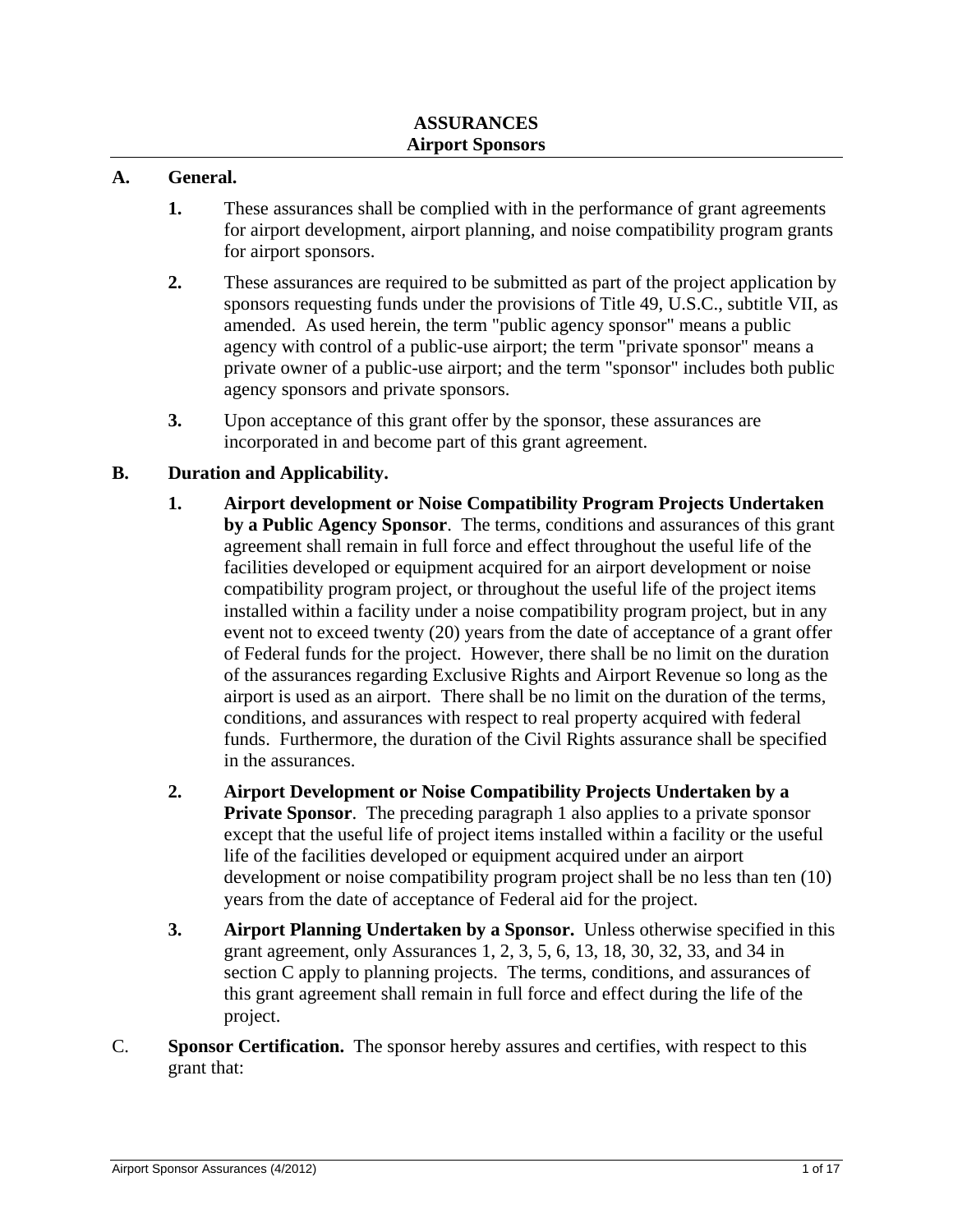**1. General Federal Requirements.** It will comply with all applicable Federal laws, regulations, executive orders, policies, guidelines, and requirements as they relate to the application, acceptance and use of Federal funds for this project including but not limited to the following:

# **Federal Legislation**

- a. Title 49, U.S.C., subtitle VII, as amended.
- b. Davis-Bacon Act 40 U.S.C.  $276(a)$ , et seq.<sup>1</sup>
- c. Federal Fair Labor Standards Act 29 U.S.C. 201, et seq.
- d. Hatch Act 5 U.S.C. 1501, et seq.<sup>2</sup>
- e. Uniform Relocation Assistance and Real Property Acquisition Policies Act of 1970 Title 42 U.S.C. 4601, et seq.<sup>12</sup>
- f. National Historic Preservation Act of 1966 Section 106 16 U.S.C.  $470(f)^1$ .
- g. Archeological and Historic Preservation Act of 1974 16 U.S.C. 469 through  $469c<sup>1</sup>$
- h. Native Americans Grave Repatriation Act 25 U.S.C. Section 3001, et seq.
- i. Clean Air Act, P.L. 90-148, as amended.
- j. Coastal Zone Management Act, P.L. 93-205, as amended.
- k. Flood Disaster Protection Act of 1973 Section  $102(a)$  42 U.S.C. 4012a.<sup>1</sup>
- l. Title 49, U.S.C., Section 303, (formerly known as Section 4(f))
- m. Rehabilitation Act of 1973 29 U.S.C. 794.
- n. Civil Rights Act of 1964 Title VI 42 U.S.C. 2000d through d-4.
- o. Age Discrimination Act of 1975 42 U.S.C. 6101, et seq.
- p. American Indian Religious Freedom Act, P.L. 95-341, as amended.
- q. Architectural Barriers Act of 1968 -42 U.S.C. 4151, et seq.<sup>1</sup>
- r. Power plant and Industrial Fuel Use Act of 1978 Section 403- 2 U.S.C.  $8373.<sup>1</sup>$
- s. Contract Work Hours and Safety Standards Act 40 U.S.C. 327, et seq.<sup>1</sup>
- t. Copeland Anti kickback Act 18 U.S.C. 874.1
- u. National Environmental Policy Act of 1969 42 U.S.C. 4321, et seq.<sup>1</sup>
- v. Wild and Scenic Rivers Act, P.L. 90-542, as amended.
- w. Single Audit Act of 1984 31 U.S.C. 7501, et seq.<sup>2</sup>
- x. Drug-Free Workplace Act of 1988 41 U.S.C. 702 through 706.

# **Executive Orders**

Executive Order  $11246$  - Equal Employment Opportunity<sup>1</sup>

- Executive Order 11990 Protection of Wetlands
- Executive Order 11998 Flood Plain Management
- Executive Order 12372 Intergovernmental Review of Federal Programs
- Executive Order 12699 Seismic Safety of Federal and Federally Assisted New Building Construction<sup>1</sup>

Executive Order 12898 - Environmental Justice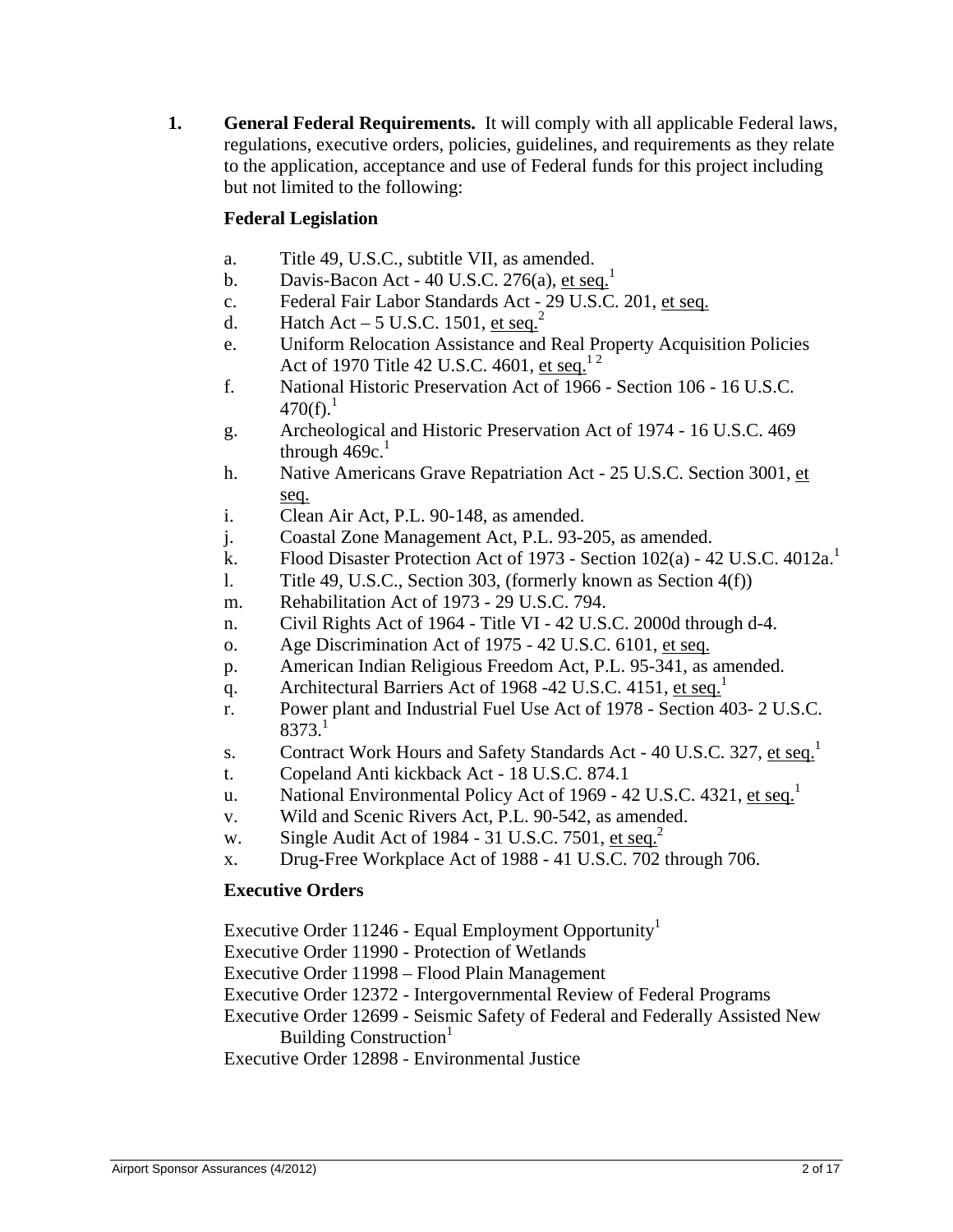## **Federal Regulations**

- a. 14 CFR Part 13 Investigative and Enforcement Procedures.
- b. 14 CFR Part 16 Rules of Practice For Federally Assisted Airport Enforcement Proceedings.
- c. 14 CFR Part 150 Airport noise compatibility planning.
- d. 29 CFR Part 1 Procedures for predetermination of wage rates.<sup>1</sup>
- e. 29 CFR Part 3 Contractors and subcontractors on public building or public work financed in whole or part by loans or grants from the United  $States<sup>1</sup>$
- f. 29 CFR Part 5 Labor standards provisions applicable to contracts covering federally financed and assisted construction (also labor standards provisions applicable to non-construction contracts subject to the Contract Work Hours and Safety Standards Act).
- g. 41 CFR Part 60 Office of Federal Contract Compliance Programs, Equal Employment Opportunity, Department of Labor (Federal and federally assisted contracting requirements).<sup>1</sup>
- h. 49 CFR Part 18 Uniform administrative requirements for grants and cooperative agreements to state and local governments.<sup>3</sup>
- i. 49 CFR Part 20 New restrictions on lobbying.
- j. 49 CFR Part 21 Nondiscrimination in federally-assisted programs of the Department of Transportation - effectuation of Title VI of the Civil Rights Act of 1964.
- k. 49 CFR Part 23 Participation by Disadvantage Business Enterprise in Airport Concessions.
- l. 49 CFR Part 24 Uniform relocation assistance and real property acquisition for Federal and federally assisted programs.<sup>1</sup>
- m. 49 CFR Part 26 Participation By Disadvantaged Business Enterprises in Department of Transportation Programs.
- n. 49 CFR Part 27 Nondiscrimination on the basis of handicap in programs and activities receiving or benefiting from Federal financial assistance.<sup>1</sup>
- o. 49 CFR Part 29 Government wide debarment and suspension (nonprocurement) and government wide requirements for drug-free workplace (grants).
- p. 49 CFR Part 30 Denial of public works contracts to suppliers of goods and services of countries that deny procurement market access to U.S. contractors.
- q. 49 CFR Part 41 Seismic safety of Federal and federally assisted or regulated new building construction. $\frac{1}{1}$

# **Office of Management and Budget Circulars**

- a. A-87 Cost Principles Applicable to Grants and Contracts with State and Local Governments.
- b. A-133 Audits of States, Local Governments, and Non-Profit **Organizations** 
	- These laws do not apply to airport planning sponsors.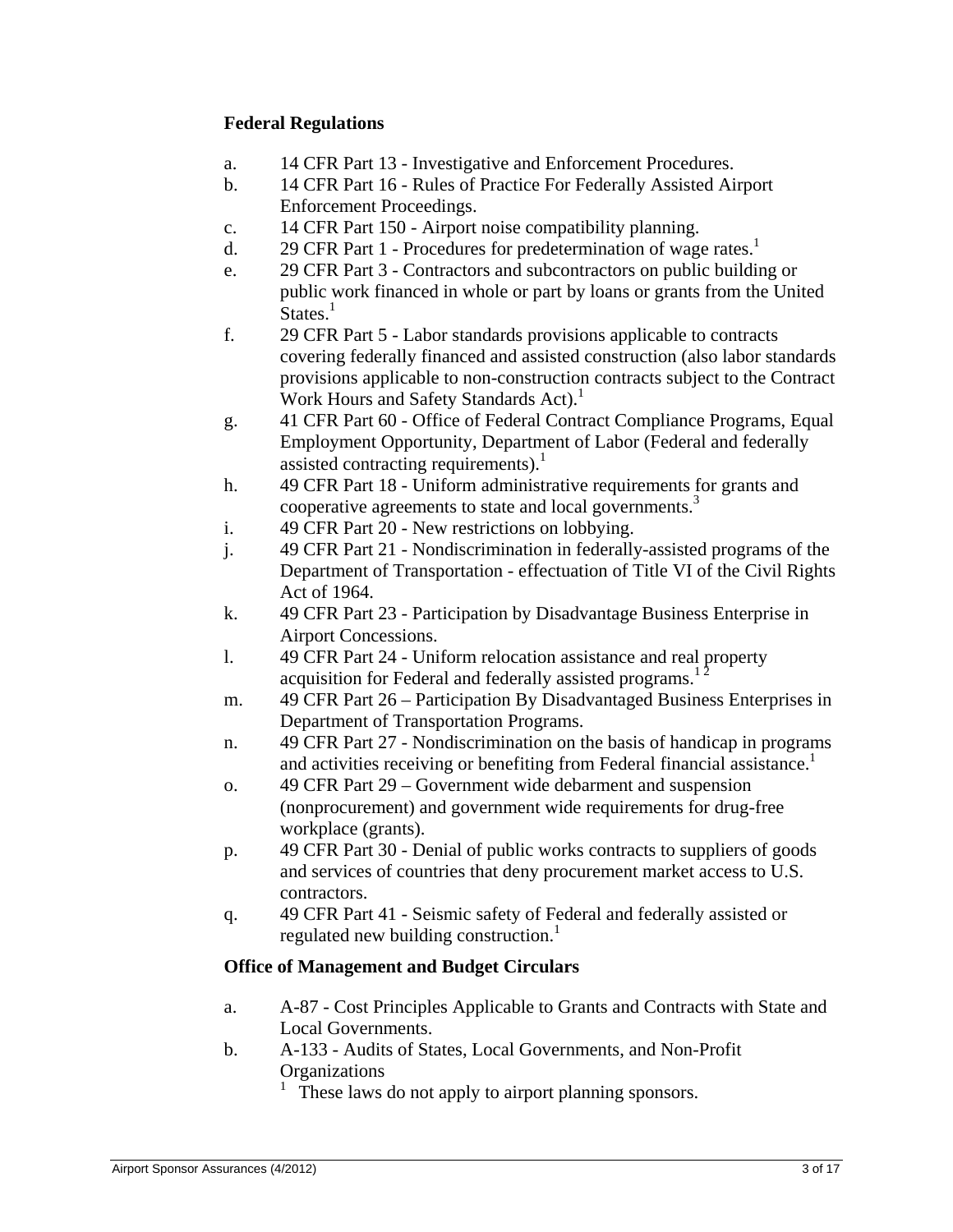- <sup>2</sup> These laws do not apply to private sponsors.<br><sup>3</sup> 40 CEP Port 18 and OMP Circular A. 87, 200
- 3 49 CFR Part 18 and OMB Circular A-87 contain requirements for State and Local Governments receiving Federal assistance. Any requirement levied upon State and Local Governments by this regulation and circular shall also be applicable to private sponsors receiving Federal assistance under Title 49, United States Code.

Specific assurances required to be included in grant agreements by any of the above laws, regulations or circulars are incorporated by reference in this grant agreement.

### **2. Responsibility and Authority of the Sponsor**.

- a. **Public Agency Sponsor:** It has legal authority to apply for this grant, and to finance and carry out the proposed project; that a resolution, motion or similar action has been duly adopted or passed as an official act of the applicant's governing body authorizing the filing of the application, including all understandings and assurances contained therein, and directing and authorizing the person identified as the official representative of the applicant to act in connection with the application and to provide such additional information as may be required.
- b. **Private Sponsor:** It has legal authority to apply for this grant and to finance and carry out the proposed project and comply with all terms, conditions, and assurances of this grant agreement. It shall designate an official representative and shall in writing direct and authorize that person to file this application, including all understandings and assurances contained therein; to act in connection with this application; and to provide such additional information as may be required.
- **3. Sponsor Fund Availability.** It has sufficient funds available for that portion of the project costs which are not to be paid by the United States. It has sufficient funds available to assure operation and maintenance of items funded under this grant agreement which it will own or control.

### **4. Good Title**.

- a. It, a public agency or the Federal government, holds good title, satisfactory to the Secretary, to the landing area of the airport or site thereof, or will give assurance satisfactory to the Secretary that good title will be acquired.
- b. For noise compatibility program projects to be carried out on the property of the sponsor, it holds good title satisfactory to the Secretary to that portion of the property upon which Federal funds will be expended or will give assurance to the Secretary that good title will be obtained.

### **5. Preserving Rights and Powers**.

a. It will not take or permit any action which would operate to deprive it of any of the rights and powers necessary to perform any or all of the terms, conditions, and assurances in this grant agreement without the written approval of the Secretary, and will act promptly to acquire, extinguish or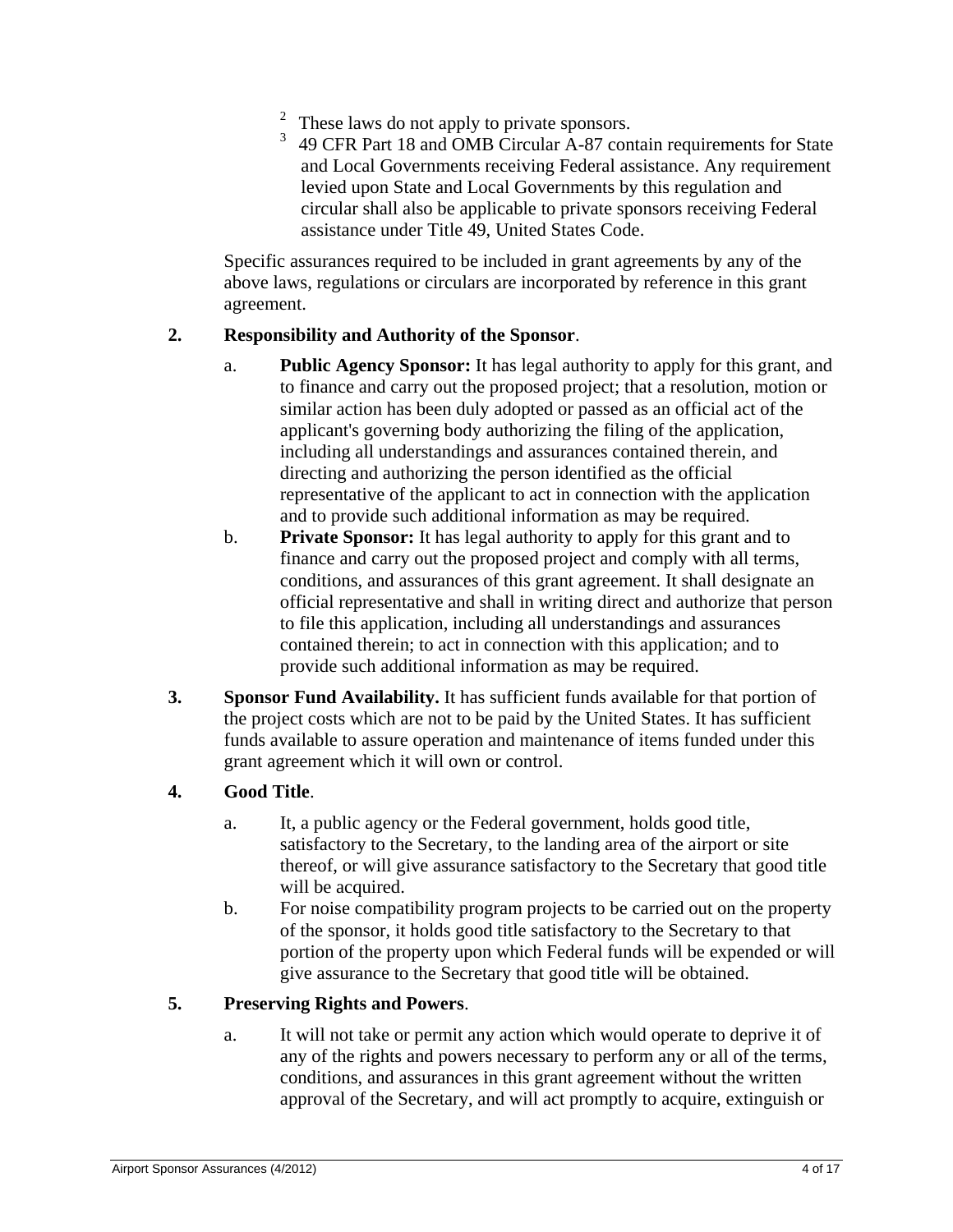modify any outstanding rights or claims of right of others which would interfere with such performance by the sponsor. This shall be done in a manner acceptable to the Secretary.

- b. It will not sell, lease, encumber, or otherwise transfer or dispose of any part of its title or other interests in the property shown on Exhibit A to this application or, for a noise compatibility program project, that portion of the property upon which Federal funds have been expended, for the duration of the terms, conditions, and assurances in this grant agreement without approval by the Secretary. If the transferee is found by the Secretary to be eligible under Title 49, United States Code, to assume the obligations of this grant agreement and to have the power, authority, and financial resources to carry out all such obligations, the sponsor shall insert in the contract or document transferring or disposing of the sponsor's interest, and make binding upon the transferee all of the terms, conditions, and assurances contained in this grant agreement.
- c. For all noise compatibility program projects which are to be carried out by another unit of local government or are on property owned by a unit of local government other than the sponsor, it will enter into an agreement with that government. Except as otherwise specified by the Secretary, that agreement shall obligate that government to the same terms, conditions, and assurances that would be applicable to it if it applied directly to the FAA for a grant to undertake the noise compatibility program project. That agreement and changes thereto must be satisfactory to the Secretary. It will take steps to enforce this agreement against the local government if there is substantial non-compliance with the terms of the agreement.
- d. For noise compatibility program projects to be carried out on privately owned property, it will enter into an agreement with the owner of that property which includes provisions specified by the Secretary. It will take steps to enforce this agreement against the property owner whenever there is substantial non-compliance with the terms of the agreement.
- e. If the sponsor is a private sponsor, it will take steps satisfactory to the Secretary to ensure that the airport will continue to function as a publicuse airport in accordance with these assurances for the duration of these assurances.
- f. If an arrangement is made for management and operation of the airport by any agency or person other than the sponsor or an employee of the sponsor, the sponsor will reserve sufficient rights and authority to insure that the airport will be operated and maintained in accordance Title 49, United States Code, the regulations and the terms, conditions and assurances in this grant agreement and shall insure that such arrangement also requires compliance therewith.
- g. Sponsors of commercial service airports will not permit or enter into any arrangement that results in permission for the owner or tenant of a property used as a residence, or zoned for residential use, to taxi an aircraft between that property and any location on airport. Sponsors of general aviation airports entering into any arrangement that results in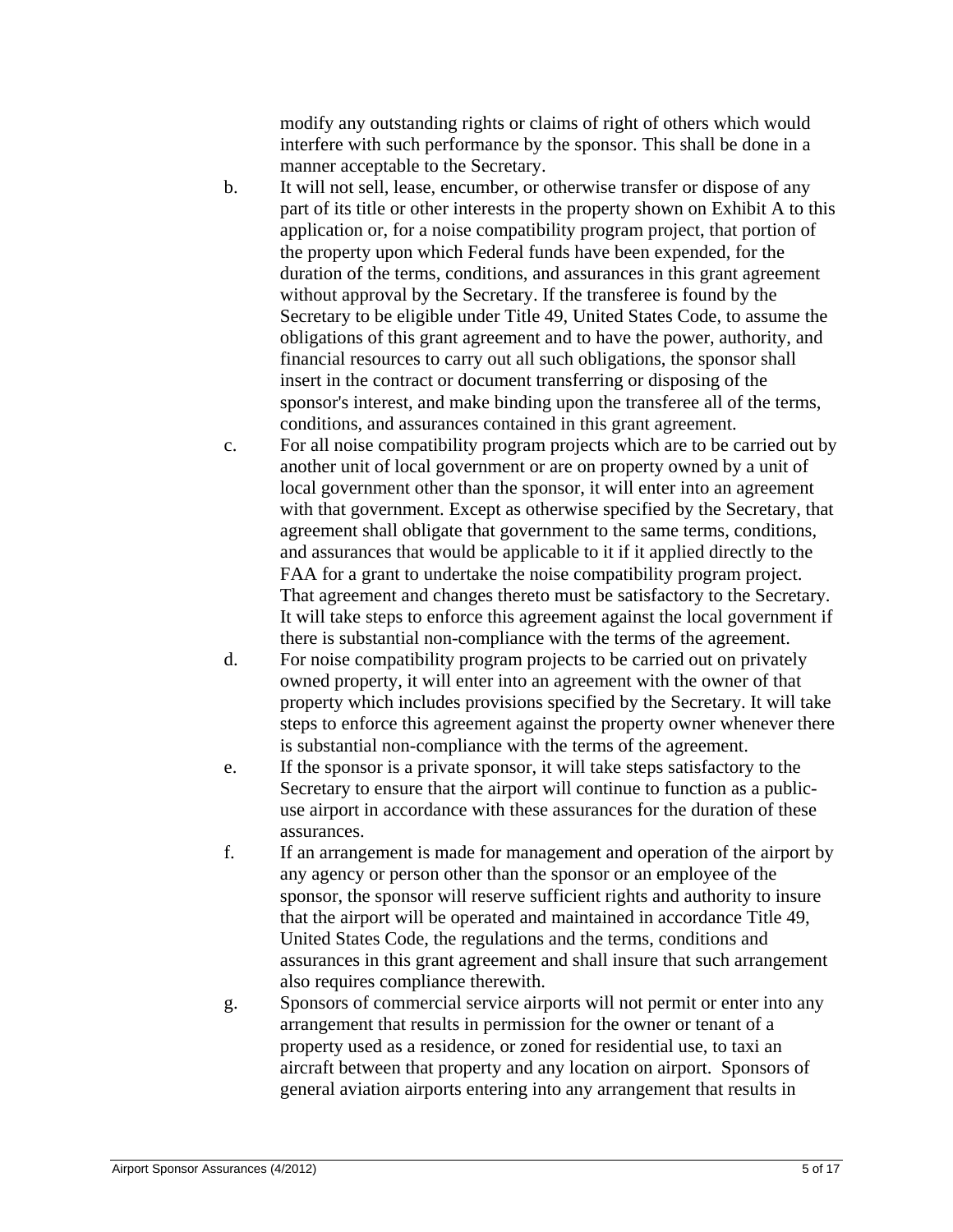permission for the owner of residential real property adjacent to or near the airport must comply with the requirements of Sec. 136 of Public Law 112-95 and the sponsor assurances.

- **6. Consistency with Local Plans.** The project is reasonably consistent with plans (existing at the time of submission of this application) of public agencies that are authorized by the State in which the project is located to plan for the development of the area surrounding the airport.
- **7. Consideration of Local Interest.** It has given fair consideration to the interest of communities in or near where the project may be located.
- **8. Consultation with Users.** In making a decision to undertake any airport development project under Title 49, United States Code, it has undertaken reasonable consultations with affected parties using the airport at which project is proposed.
- **9. Public Hearings.** In projects involving the location of an airport, an airport runway, or a major runway extension, it has afforded the opportunity for public hearings for the purpose of considering the economic, social, and environmental effects of the airport or runway location and its consistency with goals and objectives of such planning as has been carried out by the community and it shall, when requested by the Secretary, submit a copy of the transcript of such hearings to the Secretary. Further, for such projects, it has on its management board either voting representation from the communities where the project is located or has advised the communities that they have the right to petition the Secretary concerning a proposed project.
- **10. Air and Water Quality Standards.** In projects involving airport location, a major runway extension, or runway location it will provide for the Governor of the state in which the project is located to certify in writing to the Secretary that the project will be located, designed, constructed, and operated so as to comply with applicable air and water quality standards. In any case where such standards have not been approved and where applicable air and water quality standards have been promulgated by the Administrator of the Environmental Protection Agency, certification shall be obtained from such Administrator. Notice of certification or refusal to certify shall be provided within sixty days after the project application has been received by the Secretary.
- **11. Pavement Preventive Maintenance**. With respect to a project approved after January 1, 1995, for the replacement or reconstruction of pavement at the airport, it assures or certifies that it has implemented an effective airport pavement maintenance-management program and it assures that it will use such program for the useful life of any pavement constructed, reconstructed or repaired with Federal financial assistance at the airport. It will provide such reports on pavement condition and pavement management programs as the Secretary determines may be useful.
- **12. Terminal Development Prerequisites.** For projects which include terminal development at a public use airport, as defined in Title 49, it has, on the date of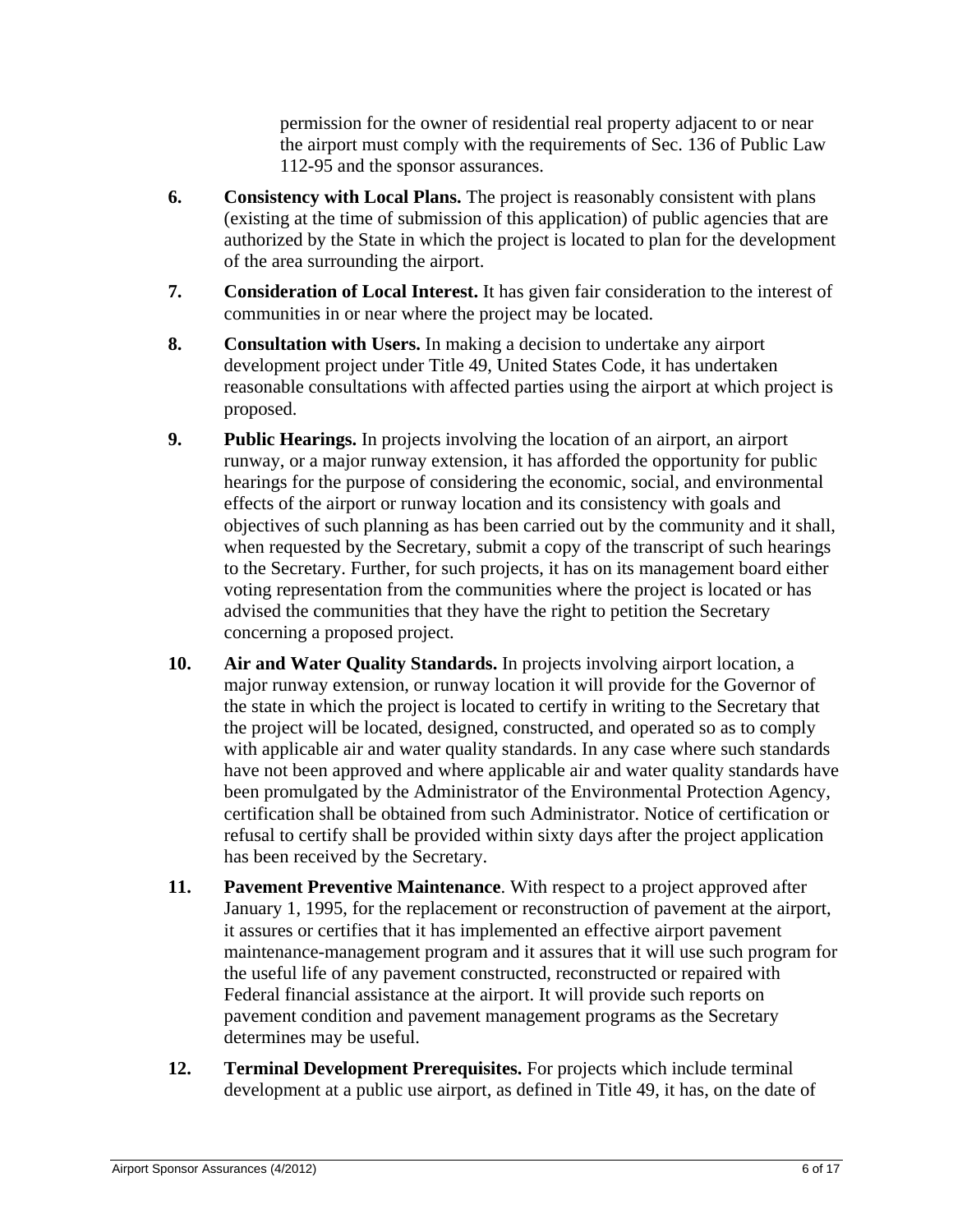submittal of the project grant application, all the safety equipment required for certification of such airport under section 44706 of Title 49, United States Code, and all the security equipment required by rule or regulation, and has provided for access to the passenger enplaning and deplaning area of such airport to passengers enplaning and deplaning from aircraft other than air carrier aircraft.

## **13. Accounting System, Audit, and Record Keeping Requirements**.

- a. It shall keep all project accounts and records which fully disclose the amount and disposition by the recipient of the proceeds of this grant, the total cost of the project in connection with which this grant is given or used, and the amount or nature of that portion of the cost of the project supplied by other sources, and such other financial records pertinent to the project. The accounts and records shall be kept in accordance with an accounting system that will facilitate an effective audit in accordance with the Single Audit Act of 1984.
- b. It shall make available to the Secretary and the Comptroller General of the United States, or any of their duly authorized representatives, for the purpose of audit and examination, any books, documents, papers, and records of the recipient that are pertinent to this grant. The Secretary may require that an appropriate audit be conducted by a recipient. In any case in which an independent audit is made of the accounts of a sponsor relating to the disposition of the proceeds of a grant or relating to the project in connection with which this grant was given or used, it shall file a certified copy of such audit with the Comptroller General of the United States not later than six (6) months following the close of the fiscal year for which the audit was made.
- **14. Minimum Wage Rates.** It shall include, in all contracts in excess of \$2,000 for work on any projects funded under this grant agreement which involve labor, provisions establishing minimum rates of wages, to be predetermined by the Secretary of Labor, in accordance with the Davis-Bacon Act, as amended (40 U.S.C. 276a-276a-5), which contractors shall pay to skilled and unskilled labor, and such minimum rates shall be stated in the invitation for bids and shall be included in proposals or bids for the work.
- **15. Veteran's Preference.** It shall include in all contracts for work on any project funded under this grant agreement which involve labor, such provisions as are necessary to insure that, in the employment of labor (except in executive, administrative, and supervisory positions), preference shall be given to Vietnam era veterans, Persian Gulf veterans, Afghanistan-Iraq war veterans, disabled veterans, and small business concerns owned and controlled by disabled veterans as defined in Section 47112 of Title 49, United States Code. However, this preference shall apply only where the individuals are available and qualified to perform the work to which the employment relates.
- **16. Conformity to Plans and Specifications.** It will execute the project subject to plans, specifications, and schedules approved by the Secretary. Such plans, specifications, and schedules shall be submitted to the Secretary prior to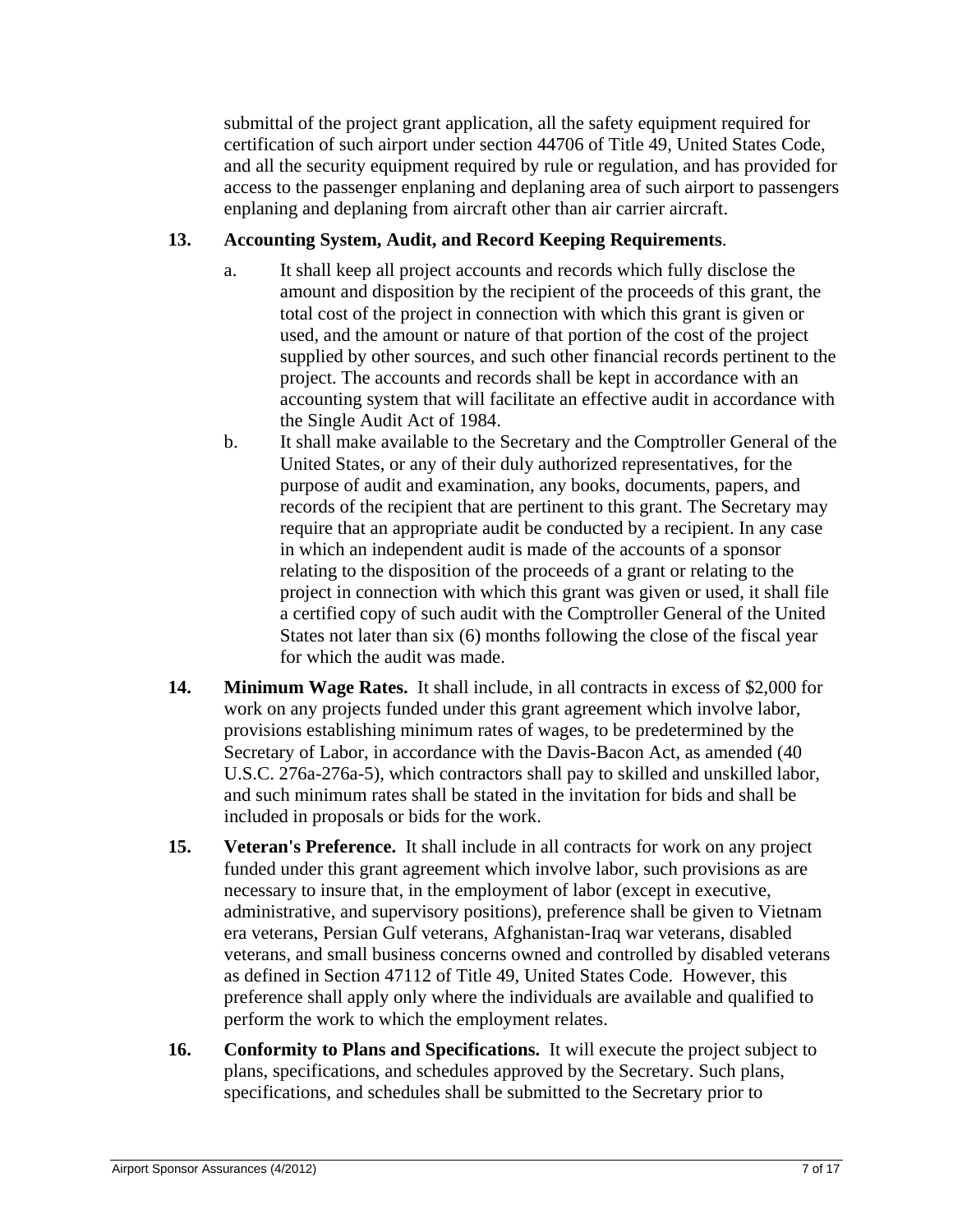commencement of site preparation, construction, or other performance under this grant agreement, and, upon approval of the Secretary, shall be incorporated into this grant agreement. Any modification to the approved plans, specifications, and schedules shall also be subject to approval of the Secretary, and incorporated into this grant agreement.

- **17. Construction Inspection and Approval.** It will provide and maintain competent technical supervision at the construction site throughout the project to assure that the work conforms to the plans, specifications, and schedules approved by the Secretary for the project. It shall subject the construction work on any project contained in an approved project application to inspection and approval by the Secretary and such work shall be in accordance with regulations and procedures prescribed by the Secretary. Such regulations and procedures shall require such cost and progress reporting by the sponsor or sponsors of such project as the Secretary shall deem necessary.
- **18. Planning Projects.** In carrying out planning projects:
	- a. It will execute the project in accordance with the approved program narrative contained in the project application or with the modifications similarly approved.
	- b. It will furnish the Secretary with such periodic reports as required pertaining to the planning project and planning work activities.
	- c. It will include in all published material prepared in connection with the planning project a notice that the material was prepared under a grant provided by the United States.
	- d. It will make such material available for examination by the public, and agrees that no material prepared with funds under this project shall be subject to copyright in the United States or any other country.
	- e. It will give the Secretary unrestricted authority to publish, disclose, distribute, and otherwise use any of the material prepared in connection with this grant.
	- f. It will grant the Secretary the right to disapprove the sponsor's employment of specific consultants and their subcontractors to do all or any part of this project as well as the right to disapprove the proposed scope and cost of professional services.
	- g. It will grant the Secretary the right to disapprove the use of the sponsor's employees to do all or any part of the project.
	- h. It understands and agrees that the Secretary's approval of this project grant or the Secretary's approval of any planning material developed as part of this grant does not constitute or imply any assurance or commitment on the part of the Secretary to approve any pending or future application for a Federal airport grant.

# **19. Operation and Maintenance**.

a. The airport and all facilities which are necessary to serve the aeronautical users of the airport, other than facilities owned or controlled by the United States, shall be operated at all times in a safe and serviceable condition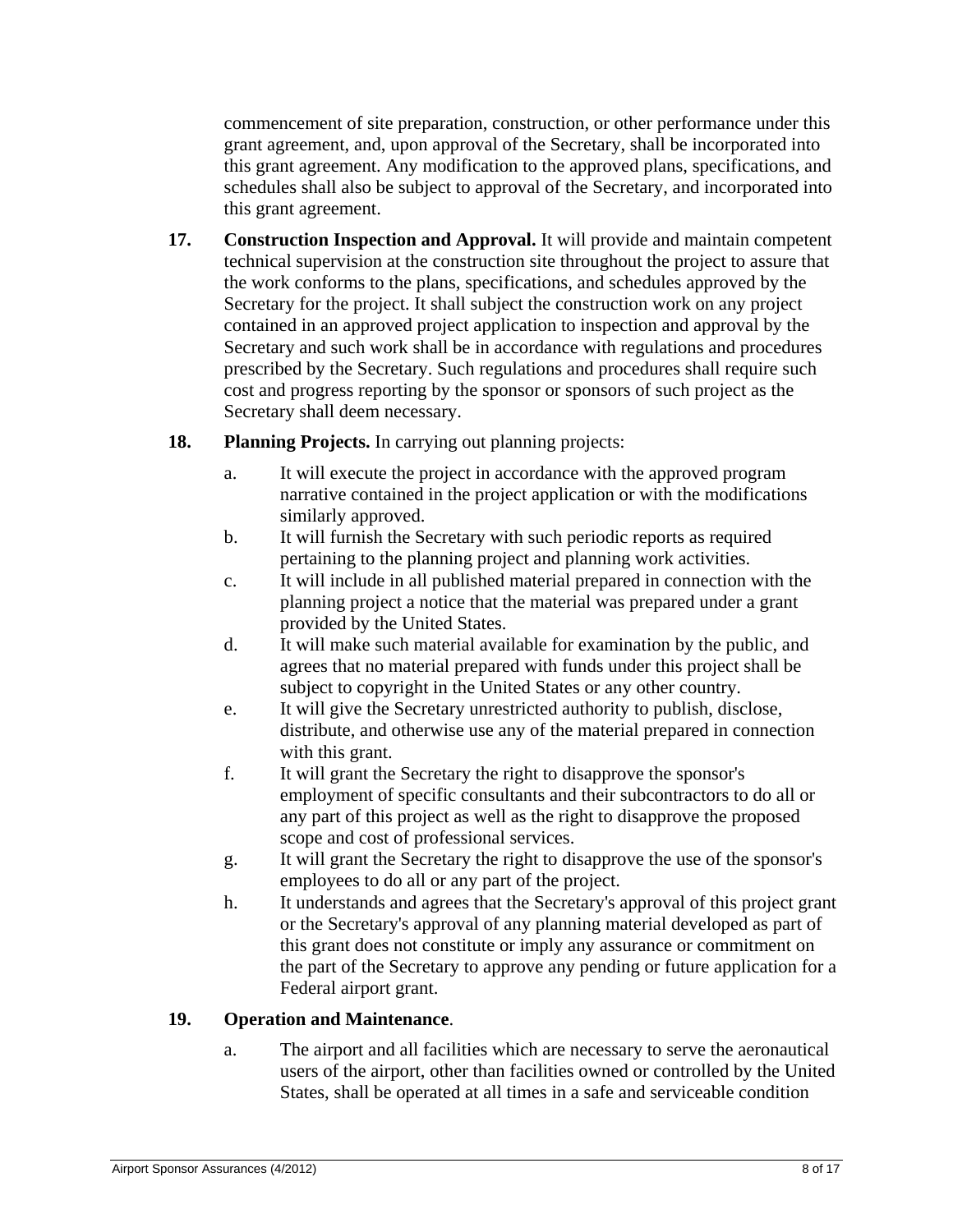and in accordance with the minimum standards as may be required or prescribed by applicable Federal, state and local agencies for maintenance and operation. It will not cause or permit any activity or action thereon which would interfere with its use for airport purposes. It will suitably operate and maintain the airport and all facilities thereon or connected therewith, with due regard to climatic and flood conditions. Any proposal to temporarily close the airport for non-aeronautical purposes must first be approved by the Secretary. In furtherance of this assurance, the sponsor will have in effect arrangements for-

- 1) Operating the airport's aeronautical facilities whenever required;
- 2) Promptly marking and lighting hazards resulting from airport conditions, including temporary conditions; and
- 3) Promptly notifying airmen of any condition affecting aeronautical use of the airport. Nothing contained herein shall be construed to require that the airport be operated for aeronautical use during temporary periods when snow, flood or other climatic conditions interfere with such operation and maintenance. Further, nothing herein shall be construed as requiring the maintenance, repair, restoration, or replacement of any structure or facility which is substantially damaged or destroyed due to an act of God or other condition or circumstance beyond the control of the sponsor.
- b. It will suitably operate and maintain noise compatibility program items that it owns or controls upon which Federal funds have been expended.
- **20. Hazard Removal and Mitigation.** It will take appropriate action to assure that such terminal airspace as is required to protect instrument and visual operations to the airport (including established minimum flight altitudes) will be adequately cleared and protected by removing, lowering, relocating, marking, or lighting or otherwise mitigating existing airport hazards and by preventing the establishment or creation of future airport hazards.
- **21. Compatible Land Use.** It will take appropriate action, to the extent reasonable, including the adoption of zoning laws, to restrict the use of land adjacent to or in the immediate vicinity of the airport to activities and purposes compatible with normal airport operations, including landing and takeoff of aircraft. In addition, if the project is for noise compatibility program implementation, it will not cause or permit any change in land use, within its jurisdiction, that will reduce its compatibility, with respect to the airport, of the noise compatibility program measures upon which Federal funds have been expended.

## **22. Economic Nondiscrimination**.

- a. It will make the airport available as an airport for public use on reasonable terms and without unjust discrimination to all types, kinds and classes of aeronautical activities, including commercial aeronautical activities offering services to the public at the airport.
- b. In any agreement, contract, lease, or other arrangement under which a right or privilege at the airport is granted to any person, firm, or corporation to conduct or to engage in any aeronautical activity for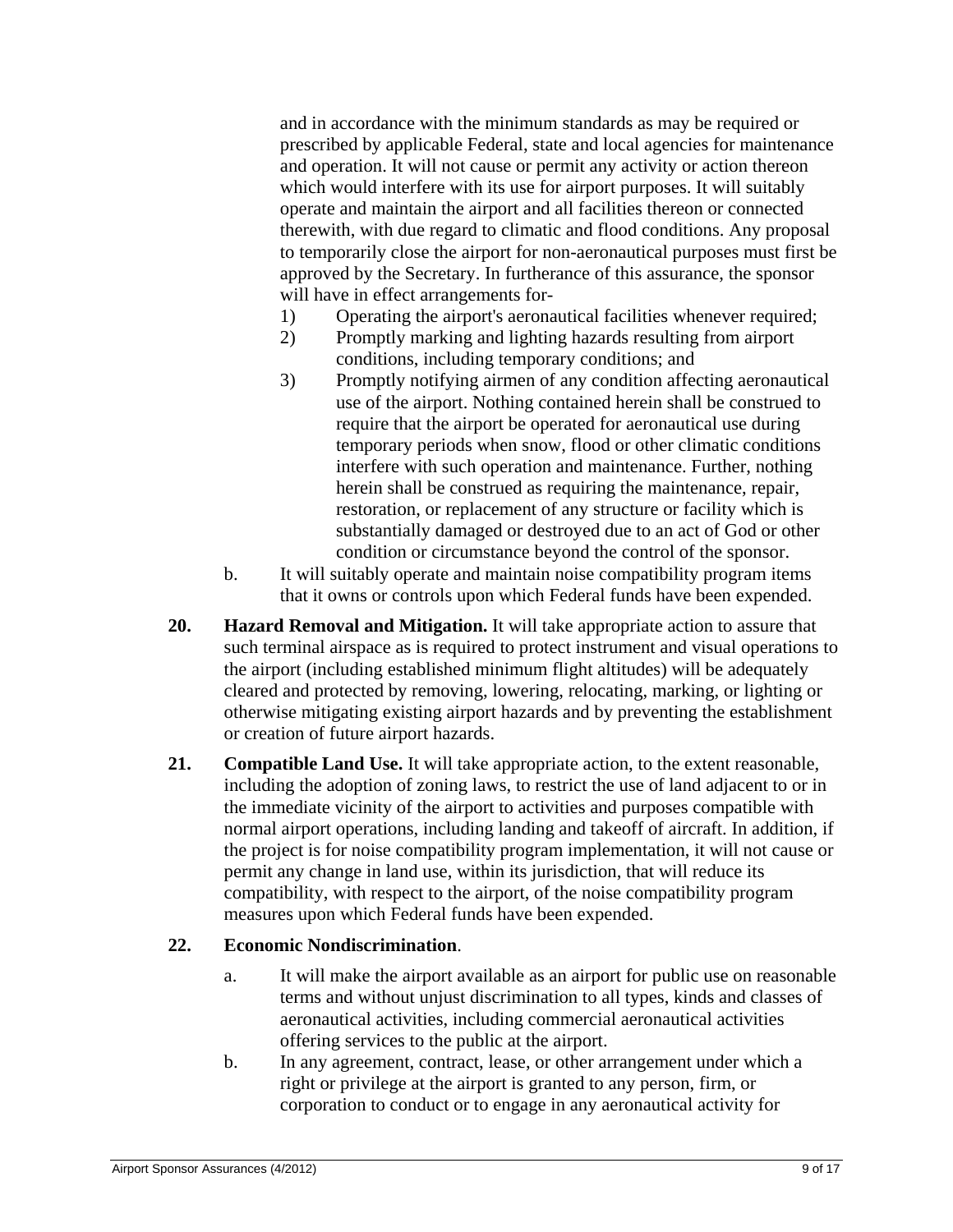furnishing services to the public at the airport, the sponsor will insert and enforce provisions requiring the contractor to-

- 1) furnish said services on a reasonable, and not unjustly discriminatory, basis to all users thereof, and
- 2) charge reasonable, and not unjustly discriminatory, prices for each unit or service, provided that the contractor may be allowed to make reasonable and nondiscriminatory discounts, rebates, or other similar types of price reductions to volume purchasers.
- c. Each fixed-based operator at the airport shall be subject to the same rates, fees, rentals, and other charges as are uniformly applicable to all other fixed-based operators making the same or similar uses of such airport and utilizing the same or similar facilities.
- d. Each air carrier using such airport shall have the right to service itself or to use any fixed-based operator that is authorized or permitted by the airport to serve any air carrier at such airport.
- e. Each air carrier using such airport (whether as a tenant, non tenant, or subtenant of another air carrier tenant) shall be subject to such nondiscriminatory and substantially comparable rules, regulations, conditions, rates, fees, rentals, and other charges with respect to facilities directly and substantially related to providing air transportation as are applicable to all such air carriers which make similar use of such airport and utilize similar facilities, subject to reasonable classifications such as tenants or non tenants and signatory carriers and non signatory carriers. Classification or status as tenant or signatory shall not be unreasonably withheld by any airport provided an air carrier assumes obligations substantially similar to those already imposed on air carriers in such classification or status.
- f. It will not exercise or grant any right or privilege which operates to prevent any person, firm, or corporation operating aircraft on the airport from performing any services on its own aircraft with its own employees [including, but not limited to maintenance, repair, and fueling] that it may choose to perform.
- g. In the event the sponsor itself exercises any of the rights and privileges referred to in this assurance, the services involved will be provided on the same conditions as would apply to the furnishing of such services by commercial aeronautical service providers authorized by the sponsor under these provisions.
- h. The sponsor may establish such reasonable, and not unjustly discriminatory, conditions to be met by all users of the airport as may be necessary for the safe and efficient operation of the airport.
- i. The sponsor may prohibit or limit any given type, kind or class of aeronautical use of the airport if such action is necessary for the safe operation of the airport or necessary to serve the civil aviation needs of the public.
- **23. Exclusive Rights.** It will permit no exclusive right for the use of the airport by any person providing, or intending to provide, aeronautical services to the public.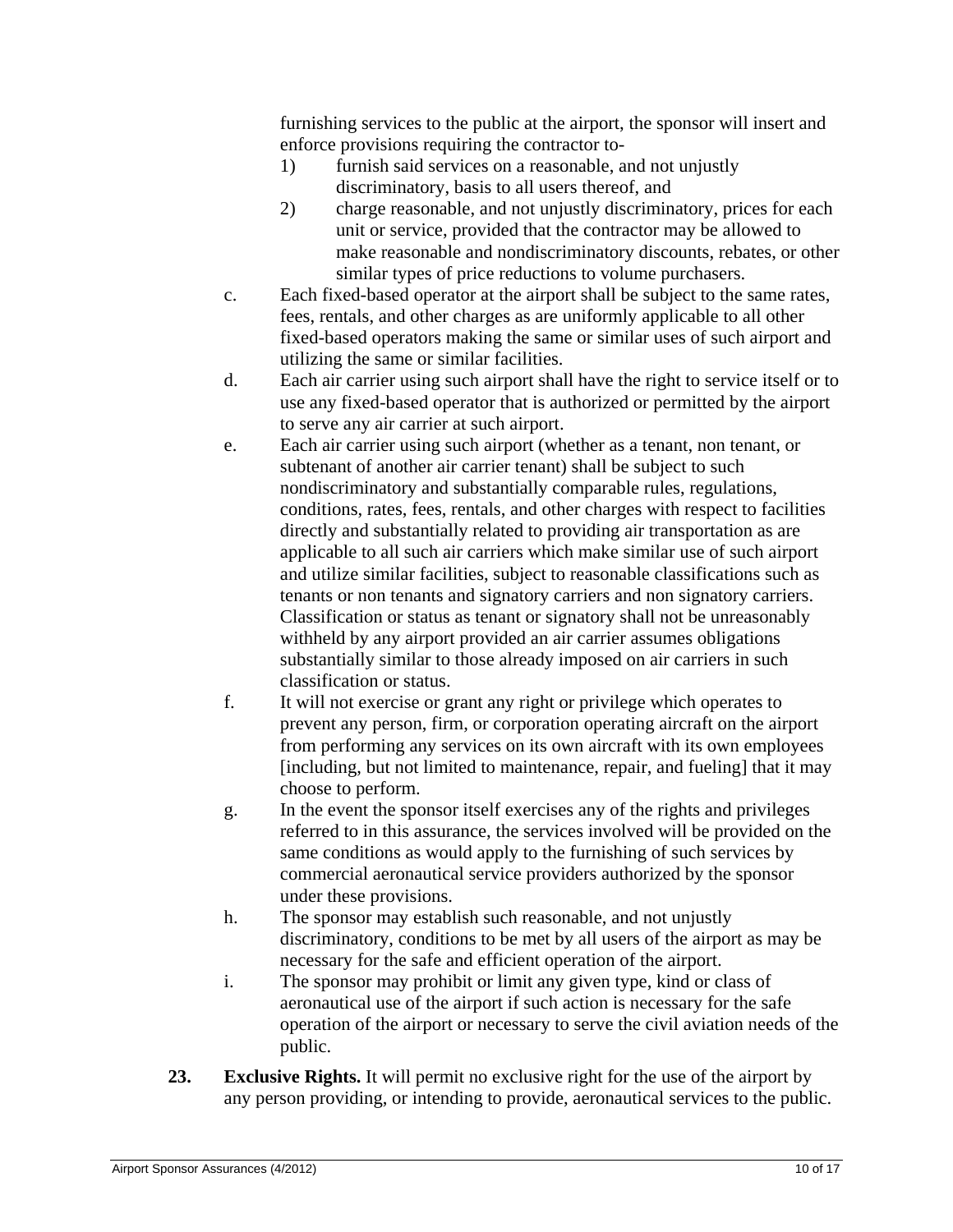For purposes of this paragraph, the providing of the services at an airport by a single fixed-based operator shall not be construed as an exclusive right if both of the following apply:

- a. It would be unreasonably costly, burdensome, or impractical for more than one fixed-based operator to provide such services, and
- b. If allowing more than one fixed-based operator to provide such services would require the reduction of space leased pursuant to an existing agreement between such single fixed-based operator and such airport. It further agrees that it will not, either directly or indirectly, grant or permit any person, firm, or corporation, the exclusive right at the airport to conduct any aeronautical activities, including, but not limited to charter flights, pilot training, aircraft rental and sightseeing, aerial photography, crop dusting, aerial advertising and surveying, air carrier operations, aircraft sales and services, sale of aviation petroleum products whether or not conducted in conjunction with other aeronautical activity, repair and maintenance of aircraft, sale of aircraft parts, and any other activities which because of their direct relationship to the operation of aircraft can be regarded as an aeronautical activity, and that it will terminate any exclusive right to conduct an aeronautical activity now existing at such an airport before the grant of any assistance under Title 49, United States Code.
- **24. Fee and Rental Structure.** It will maintain a fee and rental structure for the facilities and services at the airport which will make the airport as self-sustaining as possible under the circumstances existing at the particular airport, taking into account such factors as the volume of traffic and economy of collection. No part of the Federal share of an airport development, airport planning or noise compatibility project for which a grant is made under Title 49, United States Code, the Airport and Airway Improvement Act of 1982, the Federal Airport Act or the Airport and Airway Development Act of 1970 shall be included in the rate basis in establishing fees, rates, and charges for users of that airport.

### **25. Airport Revenues.**

- a. All revenues generated by the airport and any local taxes on aviation fuel established after December 30, 1987, will be expended by it for the capital or operating costs of the airport; the local airport system; or other local facilities which are owned or operated by the owner or operator of the airport and which are directly and substantially related to the actual air transportation of passengers or property; or for noise mitigation purposes on or off the airport. The following exceptions apply to this paragraph:
	- 1) If covenants or assurances in debt obligations issued before September 3, 1982, by the owner or operator of the airport, or provisions enacted before September 3, 1982, in governing statutes controlling the owner or operator's financing, provide for the use of the revenues from any of the airport owner or operator's facilities, including the airport, to support not only the airport but also the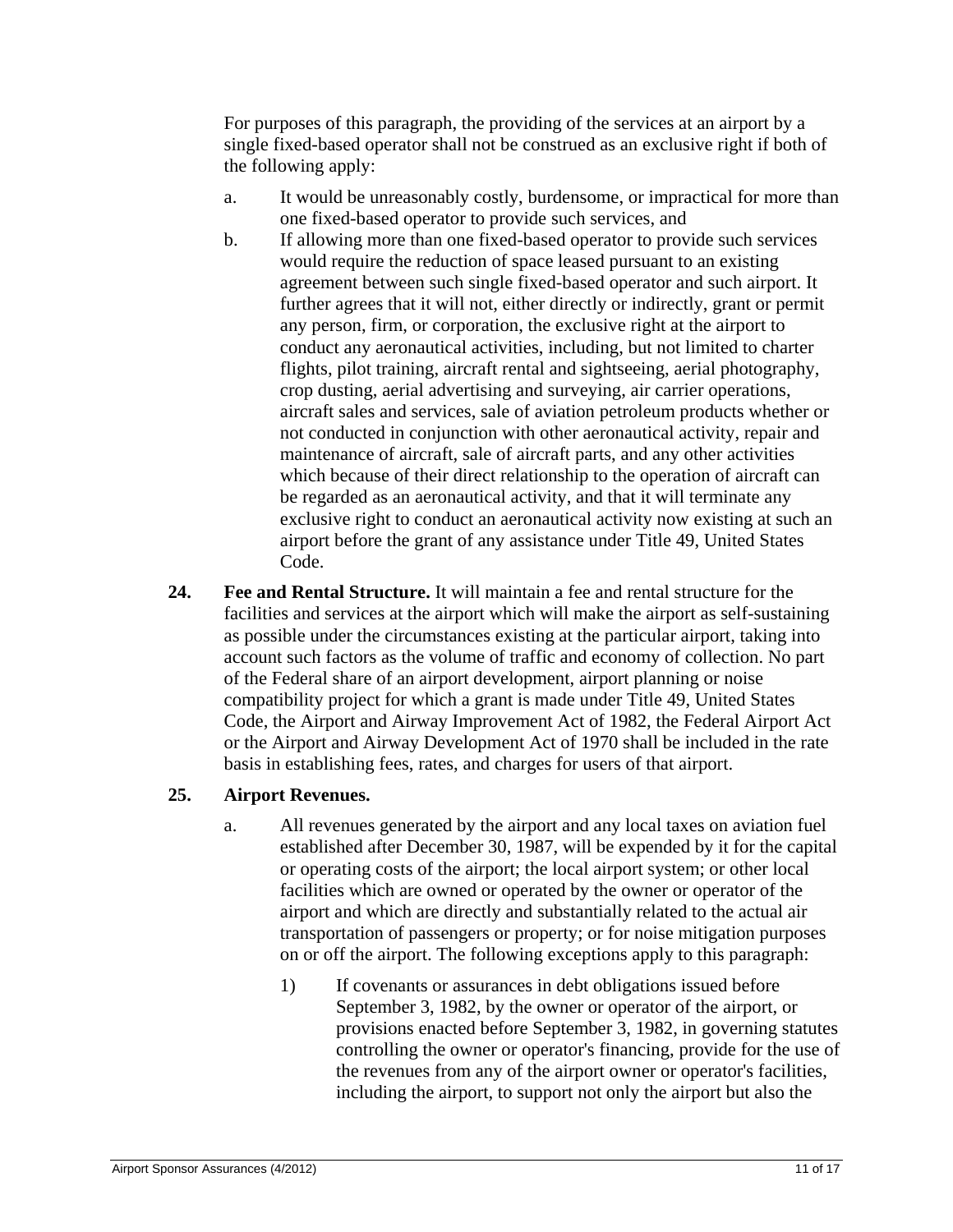airport owner or operator's general debt obligations or other facilities, then this limitation on the use of all revenues generated by the airport (and, in the case of a public airport, local taxes on aviation fuel) shall not apply.

- 2) If the Secretary approves the sale of a privately owned airport to a public sponsor and provides funding for any portion of the public sponsor's acquisition of land, this limitation on the use of all revenues generated by the sale shall not apply to certain proceeds from the sale. This is conditioned on repayment to the Secretary by the private owner of an amount equal to the remaining unamortized portion (amortized over a 20-year period) of any airport improvement grant made to the private owner for any purpose other than land acquisition on or after October 1, 1996, plus an amount equal to the federal share of the current fair market value of any land acquired with an airport improvement grant made to that airport on or after October 1, 1996.
- 3) Certain revenue derived from or generated by mineral extraction, production, lease, or other means at a general aviation airport (as defined at Section 47102 of title 49 United States Code), if the FAA determines the airport sponsor meets the requirements set forth in Sec. 813 of Public Law 112-95.
- b. As part of the annual audit required under the Single Audit Act of 1984, the sponsor will direct that the audit will review, and the resulting audit report will provide an opinion concerning, the use of airport revenue and taxes in paragraph (a), and indicating whether funds paid or transferred to the owner or operator are paid or transferred in a manner consistent with Title 49, United States Code and any other applicable provision of law, including any regulation promulgated by the Secretary or Administrator.
- c. Any civil penalties or other sanctions will be imposed for violation of this assurance in accordance with the provisions of Section 47107 of Title 49, United States Code.

### **26. Reports and Inspections.** It will:

- a. submit to the Secretary such annual or special financial and operations reports as the Secretary may reasonably request and make such reports available to the public; make available to the public at reasonable times and places a report of the airport budget in a format prescribed by the Secretary;
- b. for airport development projects, make the airport and all airport records and documents affecting the airport, including deeds, leases, operation and use agreements, regulations and other instruments, available for inspection by any duly authorized agent of the Secretary upon reasonable request;
- c. for noise compatibility program projects, make records and documents relating to the project and continued compliance with the terms,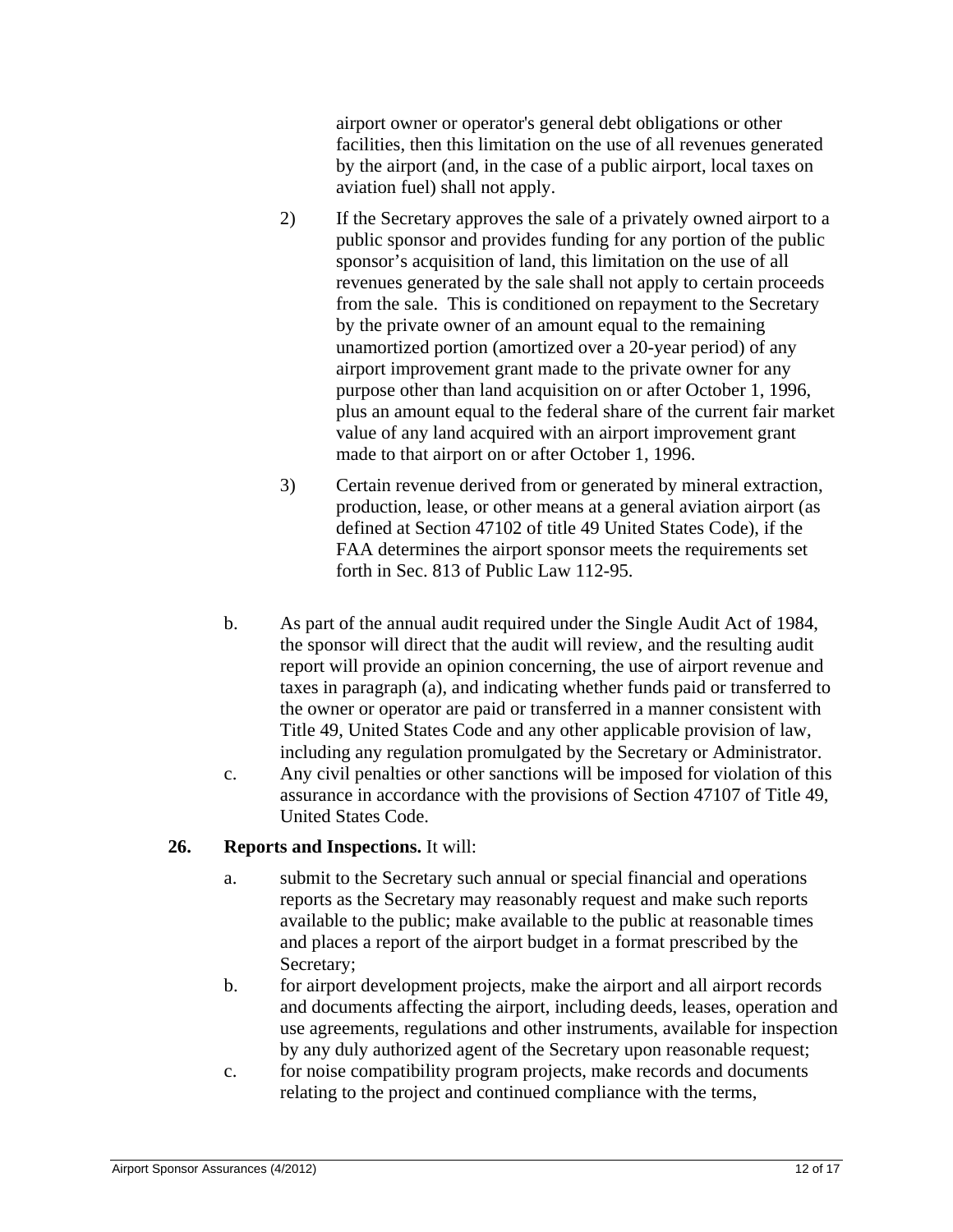conditions, and assurances of this grant agreement including deeds, leases, agreements, regulations, and other instruments, available for inspection by any duly authorized agent of the Secretary upon reasonable request; and

- d. in a format and time prescribed by the Secretary, provide to the Secretary and make available to the public following each of its fiscal years, an annual report listing in detail:
	- 1) all amounts paid by the airport to any other unit of government and the purposes for which each such payment was made; and
	- 2) all services and property provided by the airport to other units of government and the amount of compensation received for provision of each such service and property.
- **27. Use by Government Aircraft.** It will make available all of the facilities of the airport developed with Federal financial assistance and all those usable for landing and takeoff of aircraft to the United States for use by Government aircraft in common with other aircraft at all times without charge, except, if the use by Government aircraft is substantial, charge may be made for a reasonable share, proportional to such use, for the cost of operating and maintaining the facilities used. Unless otherwise determined by the Secretary, or otherwise agreed to by the sponsor and the using agency, substantial use of an airport by Government aircraft will be considered to exist when operations of such aircraft are in excess of those which, in the opinion of the Secretary, would unduly interfere with use of the landing areas by other authorized aircraft, or during any calendar month that –
	- a. Five (5) or more Government aircraft are regularly based at the airport or on land adjacent thereto; or
	- b. The total number of movements (counting each landing as a movement) of Government aircraft is 300 or more, or the gross accumulative weight of Government aircraft using the airport (the total movement of Government aircraft multiplied by gross weights of such aircraft) is in excess of five million pounds.
- **28. Land for Federal Facilities.** It will furnish without cost to the Federal Government for use in connection with any air traffic control or air navigation activities, or weather-reporting and communication activities related to air traffic control, any areas of land or water, or estate therein, or rights in buildings of the sponsor as the Secretary considers necessary or desirable for construction, operation, and maintenance at Federal expense of space or facilities for such purposes. Such areas or any portion thereof will be made available as provided herein within four months after receipt of a written request from the Secretary.

# **29. Airport Layout Plan.**

a. It will keep up to date at all times an airport layout plan of the airport showing (1) boundaries of the airport and all proposed additions thereto, together with the boundaries of all offsite areas owned or controlled by the sponsor for airport purposes and proposed additions thereto; (2) the location and nature of all existing and proposed airport facilities and structures (such as runways, taxiways, aprons, terminal buildings, hangars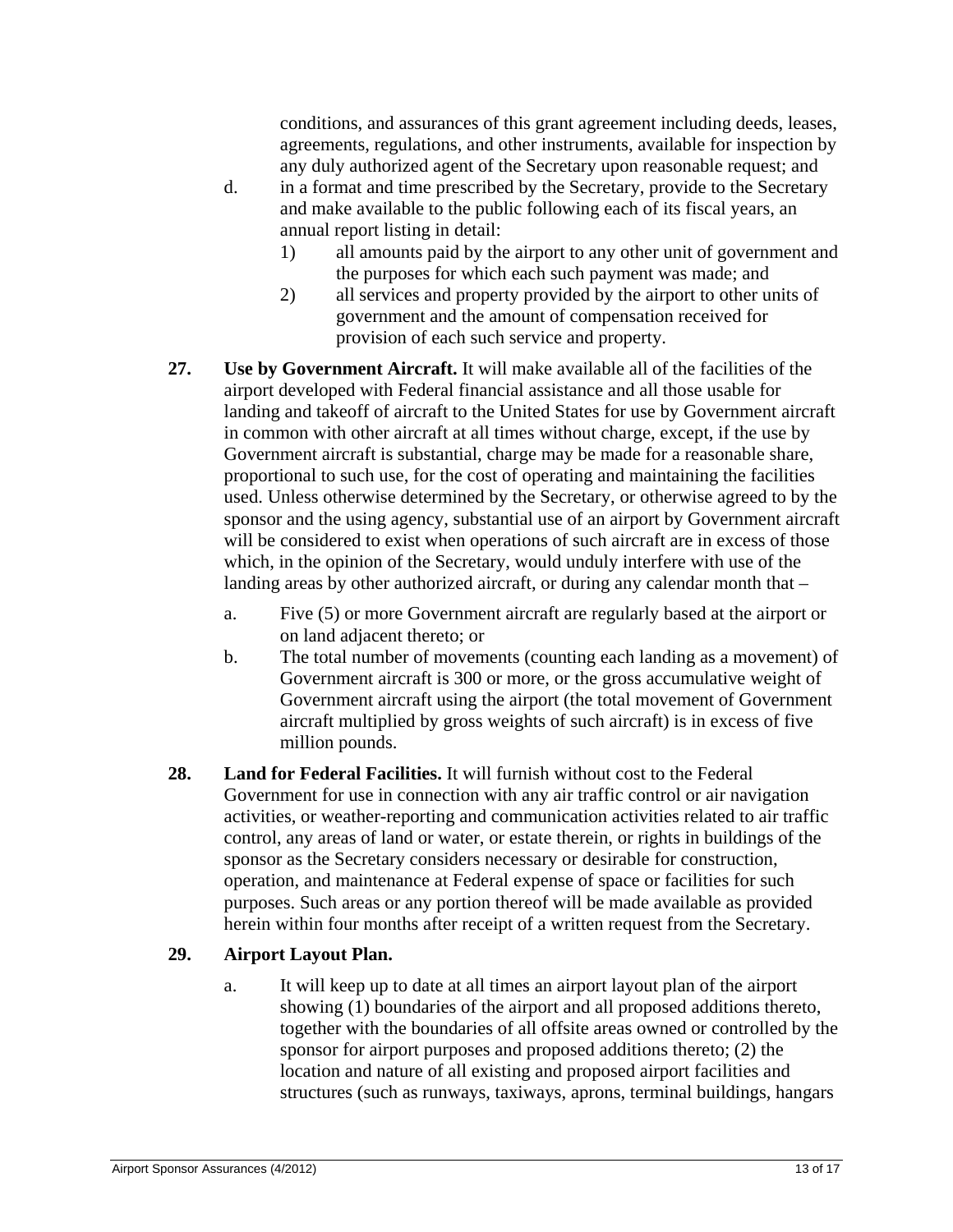and roads), including all proposed extensions and reductions of existing airport facilities; (3) the location of all existing and proposed nonaviation areas and of all existing improvements thereon; and (4) all proposed and existing access points used to taxi aircraft across the airport's property boundary. Such airport layout plans and each amendment, revision, or modification thereof, shall be subject to the approval of the Secretary which approval shall be evidenced by the signature of a duly authorized representative of the Secretary on the face of the airport layout plan. The sponsor will not make or permit any changes or alterations in the airport or any of its facilities which are not in conformity with the airport layout plan as approved by the Secretary and which might, in the opinion of the Secretary, adversely affect the safety, utility or efficiency of the airport.

- b. If a change or alteration in the airport or the facilities is made which the Secretary determines adversely affects the safety, utility, or efficiency of any federally owned, leased, or funded property on or off the airport and which is not in conformity with the airport layout plan as approved by the Secretary, the owner or operator will, if requested, by the Secretary (1) eliminate such adverse effect in a manner approved by the Secretary; or (2) bear all costs of relocating such property (or replacement thereof) to a site acceptable to the Secretary and all costs of restoring such property (or replacement thereof) to the level of safety, utility, efficiency, and cost of operation existing before the unapproved change in the airport or its facilities except in the case of a relocation or replacement of an existing airport facility due to a change in the Secretary's design standards beyond the control of the airport sponsor.
- **30. Civil Rights.** It will comply with such rules as are promulgated to assure that no person shall, on the grounds of race, creed, color, national origin, sex, age, or handicap be excluded from participating in any activity conducted with or benefiting from funds received from this grant. This assurance obligates the sponsor for the period during which Federal financial assistance is extended to the program, except where Federal financial assistance is to provide, or is in the form of personal property or real property or interest therein or structures or improvements thereon in which case the assurance obligates the sponsor or any transferee for the longer of the following periods: (a) the period during which the property is used for a purpose for which Federal financial assistance is extended, or for another purpose involving the provision of similar services or benefits, or (b) the period during which the sponsor retains ownership or possession of the property.

# **31. Disposal of Land.**

a. For land purchased under a grant for airport noise compatibility purposes, including land serving as a noise buffer, it will dispose of the land, when the land is no longer needed for such purposes, at fair market value, at the earliest practicable time. That portion of the proceeds of such disposition which is proportionate to the United States' share of acquisition of such land will be, at the discretion of the Secretary, (1) reinvested in another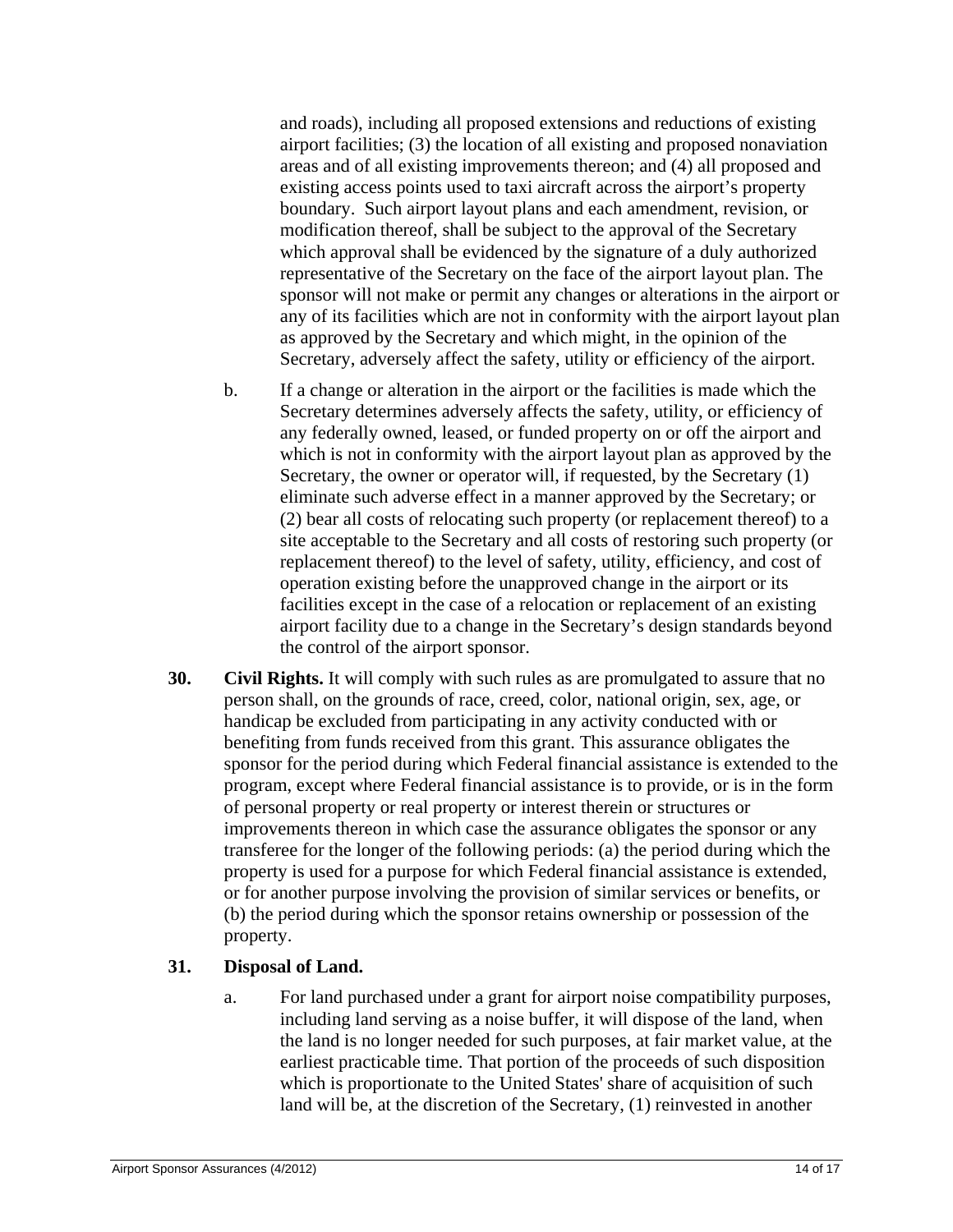project at the airport, or (2) transferred to another eligible airport as prescribed by the Secretary. The Secretary shall give preference to the following, in descending order, (1) reinvestment in an approved noise compatibility project, (2) reinvestment in an approved project that is eligible for grant funding under Section 47117(e) of title 49 United States Code, (3) reinvestment in an approved airport development project that is eligible for grant funding under Sections 47114, 47115, or 47117 of title 49 United States Code, (4) transferred to an eligible sponsor of another public airport to be reinvested in an approved noise compatibility project at that airport, and (5) paid to the Secretary for deposit in the Airport and Airway Trust Fund. If land acquired under a grant for noise compatibility purposes is leased at fair market value and consistent with noise buffering purposes, the lease will not be considered a disposal of the land. Revenues derived from such a lease may be used for an approved airport development project that would otherwise be eligible for grant funding or any permitted use of airport revenue.

- b. For land purchased under a grant for airport development purposes (other than noise compatibility), it will, when the land is no longer needed for airport purposes, dispose of such land at fair market value or make available to the Secretary an amount equal to the United States' proportionate share of the fair market value of the land. That portion of the proceeds of such disposition which is proportionate to the United States' share of the cost of acquisition of such land will, (1) upon application to the Secretary, be reinvested or transferred to another eligible airport as prescribed by the Secretary. The Secretary shall give preference to the following, in descending order: (1) reinvestment in an approved noise compatibility project, (2) reinvestment in an approved project that is eligible for grant funding under Section 47117(e) of title 49 United States Code, (3) reinvestment in an approved airport development project that is eligible for grant funding under Sections 47114, 47115, or 47117 of title 49 United States Code, (4) transferred to an eligible sponsor of another public airport to be reinvested in an approved noise compatibility project at that airport, and (5) paid to the Secretary for deposit in the Airport and Airway Trust Fund.
- c. Land shall be considered to be needed for airport purposes under this assurance if (1) it may be needed for aeronautical purposes (including runway protection zones) or serve as noise buffer land, and (2) the revenue from interim uses of such land contributes to the financial self-sufficiency of the airport. Further, land purchased with a grant received by an airport operator or owner before December 31, 1987, will be considered to be needed for airport purposes if the Secretary or Federal agency making such grant before December 31, 1987, was notified by the operator or owner of the uses of such land, did not object to such use, and the land continues to be used for that purpose, such use having commenced no later than December 15, 1989.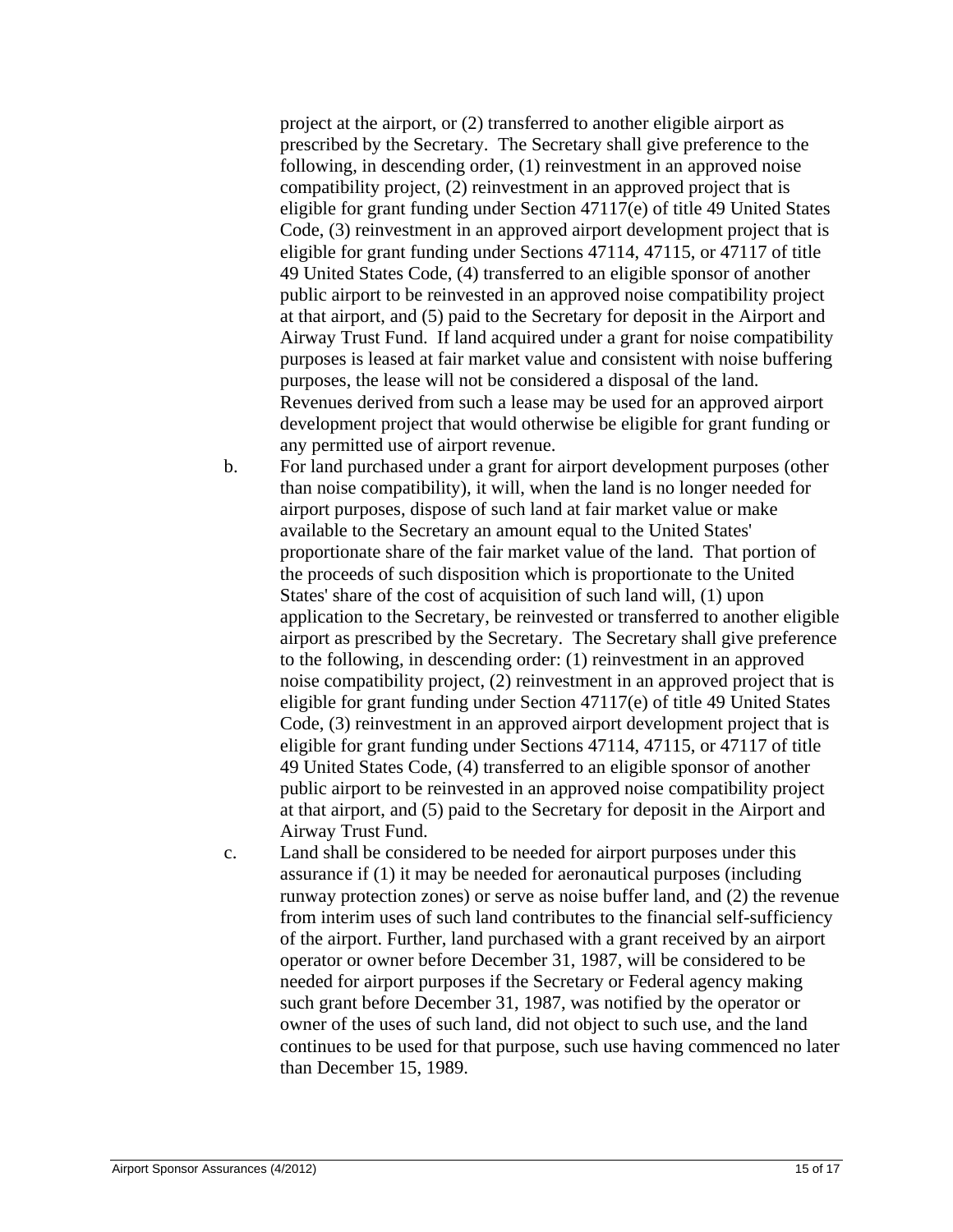- d. Disposition of such land under (a) (b) or (c) will be subject to the retention or reservation of any interest or right therein necessary to ensure that such land will only be used for purposes which are compatible with noise levels associated with operation of the airport.
- **32. Engineering and Design Services.** It will award each contract, or sub-contract for program management, construction management, planning studies, feasibility studies, architectural services, preliminary engineering, design, engineering, surveying, mapping or related services with respect to the project in the same manner as a contract for architectural and engineering services is negotiated under Title IX of the Federal Property and Administrative Services Act of 1949 or an equivalent qualifications-based requirement **prescribed** for or by the sponsor of the airport.
- **33. Foreign Market Restrictions.** It will not allow funds provided under this grant to be used to fund any project which uses any product or service of a foreign country during the period in which such foreign country is listed by the United States Trade Representative as denying fair and equitable market opportunities for products and suppliers of the United States in procurement and construction.
- **34. Policies, Standards, and Specifications.** It will carry out the project in accordance with policies, standards, and specifications approved by the Secretary including but not limited to the advisory circulars listed in the Current FAA Advisory Circulars for AIP projects, dated (the latest approved version as of this grant offer) and included in this grant, and in accordance with applicable state policies, standards, and specifications approved by the Secretary.
- **35. Relocation and Real Property Acquisition.** (1) It will be guided in acquiring real property, to the greatest extent practicable under State law, by the land acquisition policies in Subpart B of 49 CFR Part 24 and will pay or reimburse property owners for necessary expenses as specified in Subpart B. (2) It will provide a relocation assistance program offering the services described in Subpart C and fair and reasonable relocation payments and assistance to displaced persons as required in Subpart D and E of 49 CFR Part 24. (3) It will make available within a reasonable period of time prior to displacement, comparable replacement dwellings to displaced persons in accordance with Subpart E of 49 CFR Part 24.
- **36. Access By Intercity Buses**. The airport owner or operator will permit, to the maximum extent practicable, intercity buses or other modes of transportation to have access to the airport; however, it has no obligation to fund special facilities for intercity buses or for other modes of transportation.
- **37. Disadvantaged Business Enterprises.** The recipient shall not discriminate on the basis of race, color, national origin or sex in the award and performance of any DOT-assisted contract or in the administration of its DBE program or the requirements of 49 CFR Part 26. The Recipient shall take all necessary and reasonable steps under 49 CFR Part 26 to ensure non discrimination in the award and administration of DOT-assisted contracts. The recipient's DBE program, as required by 49 CFR Part 26, and as approved by DOT, is incorporated by reference in this agreement. Implementation of this program is a legal obligation